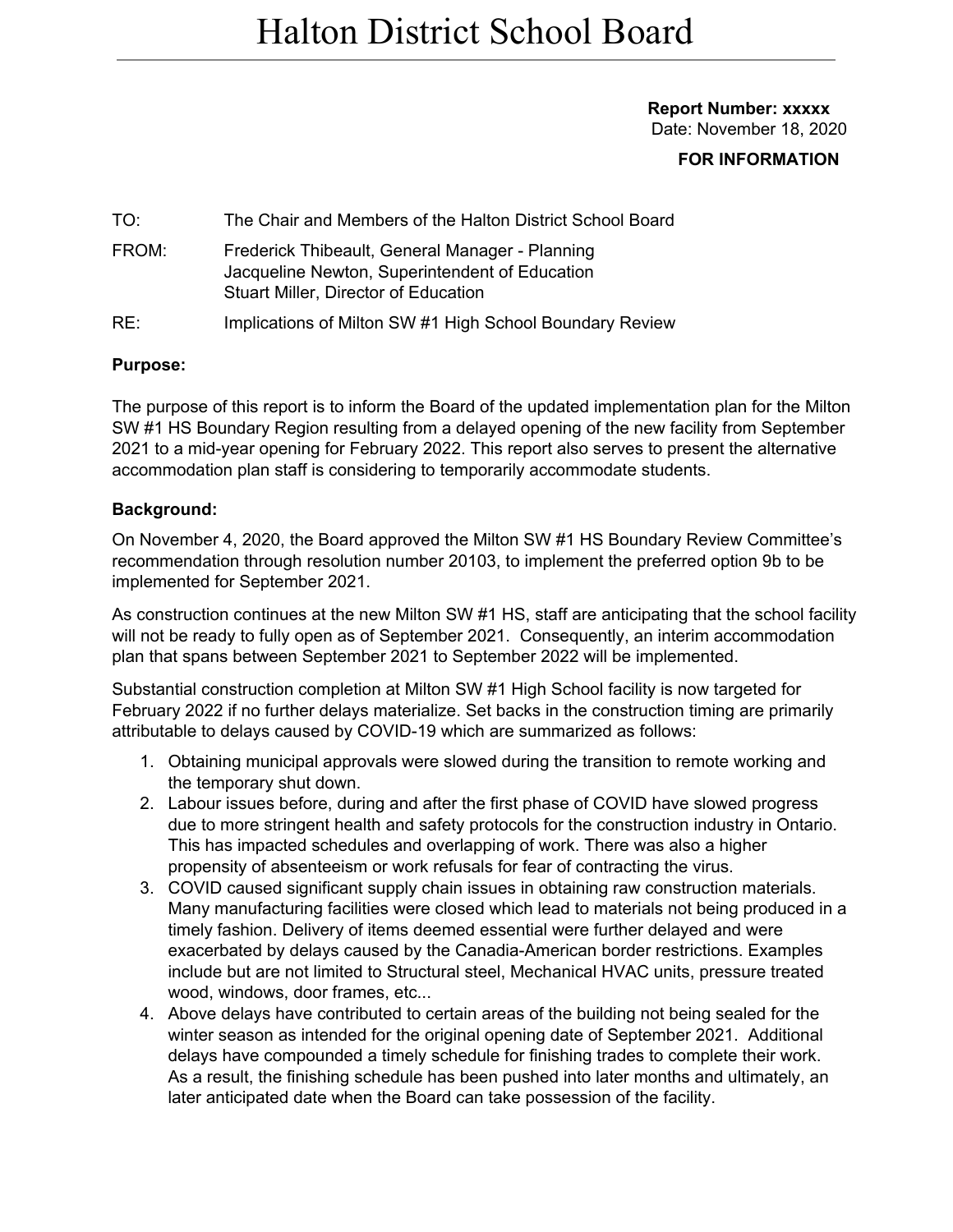Consequently, there are components of the recommended implementation strategy that cannot be implemented for September 2021 and will need to be deferred either by mid-semester or the following year. Moreover, an alternative accommodation plan will be required to temporarily house the Milton SW #1 HS Grade 9 students.

## **Updated Milton SW #1 HS Boundary Review Implementation Plan:**

Milton SW#1 HS will open with Grade 9 only in September 2021. While the school will introduce a subsequent grade each year, staff may explore the possibility of adding both grades 10 and 11 in September 2022 if there is a critical mass of students that would voluntarily opt for a transfer to the new facility.

A summary of the changes made to the implementation plan for Option 9b of the Milton SW #1 HS Boundary Review transition plan is described below:

- 1. September 2021: All Grade 8 English Program Students that were to be directed to Milton SW #1 HS will be accommodated temporarily using one of the two interim accommodation plans discussed below
- 2. September 2021: I-STEM start delayed by one (1) year for grade 9 entry into the program
- 3. September 2021: Community Pathways Program placements delayed by one (1) year
- 4. February 2022: Milton SW #1 HS students holding in interim accommodations are transferred to the anticipated completed school.
- 5. September 2022: Grade 10 added to Milton SW #1 HS September 2022: I-STEM launches at Milton SW #1 HS for Grade 9
- 6. September 2022: Community Pathway Program placements available at Milton SW #1 HS
- 7. September 2022: Assess the critical mass of students interested in attending Grade 11 at Milton SW #1 HS for the 2022/2023 school year.

**Appendix A** provides a summary of the original implementation timelines compared to the updated implementation timelines as a result of the delays discussed throughout the report as well as a rationale as to why the changes were made.

## *Interim Accommodation Options*

Staff have identified two (2) interim accommodation options that could accommodate the 260-300 Milton SW #1 HS Grade 9 students for September 2021.

Both interim accommodation options will be assessed by senior staff for their feasibility while ensuring the final option is safe for students; is fiscally sustainable; and ensures that we continue to provide a high-quality education. The options are as follows:

# *Option A: Milton SW #1 HS Partial Occupancy and Portable Classrooms*

While the entire construction for Milton SW #1 HS will not be completed by September 2021, a portion of the school could be opened to accommodate the Grade 9 cohort of students in combination with the use of portables onsite.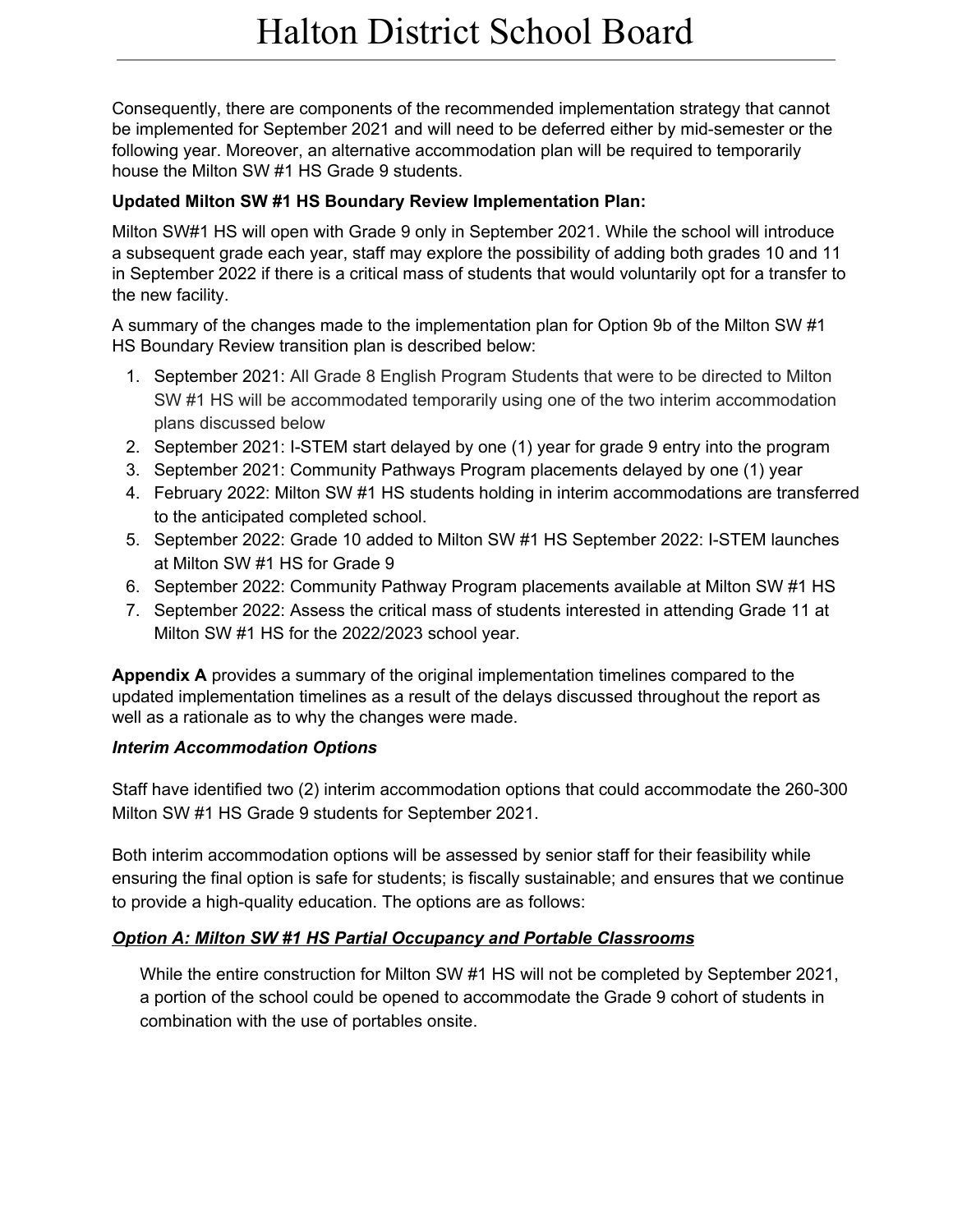The accommodation plan would entail the installation of twelve (12) portables on site and the identification of an area within the school that is suitable for student accommodation, staff and students washroom facilities and administrative space among other elements.

As construction progresses through the late Spring construction season, senior staff will be better suited to determine which area of the facility can accommodate the above option.

## *Option B: Milton District HS Holding - Establish a 'School within a School Model'*

The second interim accommodation option would be to hold Milton SW #1 HS students temporarily at Milton District HS incorporating a 'school within a school' model.

A total of 1,428 projected students are anticipated at Milton District HS and a total of 260-300 students in holding for September 2021. This will require a total of 71 classrooms on site, requiring 21 portables onsite, of which there are presently 5 portables.

The accommodation plan would therefore require the installation of 16 portables on site and associated site improvements.

In summary, both Option A and Option B are feasible Interim Accommodation Plans to temporarily accommodate students until such a time the construction of Milton SW #1 HS is completed and can accommodate its students for February 2022. As the year and construction progresses, senior staff will select the most viable option to implement in time for the 2021-2022 school year.

# **Conclusion:**

As construction continues at the new Milton SW #1 HS, staff are anticipating that construction will not be fully completed for September 2021 as originally planned due to unforeseen delays and complications. The new occupation date is postponed to the start of the second semester, February 2022.

Given the above, staff have updated the implementation plan and developed interim accommodation options to temporarily house students that reside within the new Milton SW #1 HS school boundary and is extending the full implementation of programs in Milton to September 2022.

By the Spring of 2021, senior staff will select the most feasible interim accommodation plan for the start of the school 2021-2022 year and finalize the implementation plan accordingly. Staff will advise the trustees, students and the community once the ultimate action plan is finalized.

Respectfully submitted,

*Jacqueline Newton Superintendent of Education - Milton Family of Schools*

*Frederick Thibeault General Manager - Planning*

*Stuart Miller Director of Education*